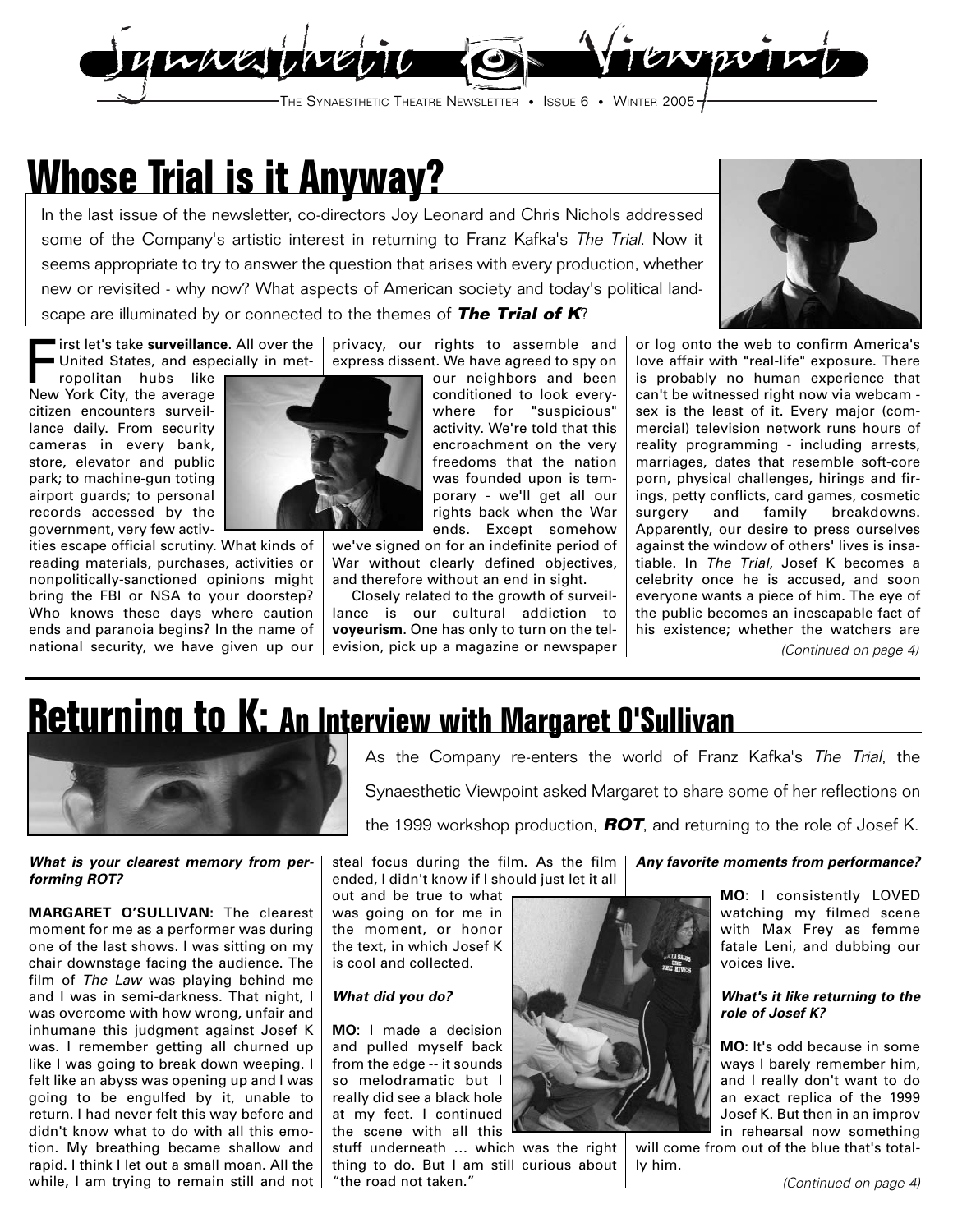## **Points of View: The Viewpoints Workshops**



The workshops covered the use of<br>Viewpoints in choreography, piece-<br>making and rehearsal, and also<br>delved into improvisation with sound and Viewpoints in choreography, piecemaking and rehearsal, and also delved into improvisation with sound and words. Workshops were developed and co-led by Joy Leonard and Chris Nichols with long-time collaborators and Company members Aubrey Hardwick and Tina West Chavous. A good time was had by all, and returning participants wished each other a fond farewell at the end of the final session in December, having taken an educational journey as an ensemble. One committed participant flew into NYC to attend all 3 workshops. All 4 instructors valued the opportunity to go deeper with the training and exploration, grappling with advanced applications of the Viewpoints and learning from the participants, as well. To all who attended, we'd like to say thanks and great work!

**Tina West Chavous:** In one of my other | "Adding Sound to the Viewpoints" was a | the spot!

In the fall of 2005, Synaesthetic experimented with a Viewpoints workshop series designed to offer a range of exploration to participants and provide opportunities for leadership within the Company. A diverse group of 20 performing artists participated over the course of 3 workshops - some attending only once, but many returning to all 3 sessions for a total of 12 hours of instruction.

lives, I teach Yoga. At first, I felt rather disoriented because I was teaching such a different methodology of movement.

However, I was soon struck by the similarities between the teaching practices. Both Yoga and the Viewpoints require intense listening, nonattachment and a full arrival at the present moment. During each session, the participants challenged my notions of what the Viewpoints are and how they work. Most remarkably, the participants reminded me of the fun and playfulness that exist in The Viewpoints.

**Aubrey Hardwick:** The October workshop,



good choice for my first time leading, since I tend to gravitate towards music and voice. Placing one's voice into a seemingly wide-open space and wait-

ing to see where it lands can be a terrifying hurdle for many improvisers, which is why I was shocked and thrilled at the level of commitment with which the workshop participants tackled this challenge. In particular "Instant Poetry" stands out in my mind. The idea of the game is for the leaders to throw out a line of text and one participant must instantly jump into the center of the space and create a short poem beginning with the words that were given. It was

great fun to watch and I admired the many small masterpieces that were created on

## **Working with Wendell Beavers**

In November of 2004, Synaesthetic held a **Developmental Movement and The Viewpoints Workshop** led by Wendell Beavers, formerly director of the Experimental Theatre Wing and now Chair of Naropa University's new MFA in Contemporary Performance. Company member Clinton Powell recalls his experience in the workshop.



The two-day workshop offered 10<br>hours of instruction focused on the<br>developmental stages that the<br>human body undergoes and the ways in hours of instruction focused on the developmental stages that the human body undergoes and the ways in which sensation influences perception. Wendell led the 18 participants -- actors, dancers, and at least one performance artist -- through exercises that began by revisiting early patterns of locomotion, such as crawling. An insightful and motivating instructor, Wendell's passion for the work was contagious, and the participants all took to the work strongly and quickly. Many were from out-of-state and considering applying to the Naropa Master's pro-



gram, and the workshop gave them an opportunity to work with Wendell before finalizing their application decision.

This was not my first time studying Developmental Movement with Wendell; however, this workshop allowed me the opportunity to explore and delve deeper. I was better able to think of my head and tail as my fifth and sixth limbs, which freed and opened my body during the exercises. Overall, the unique group of participants and the engaging instructor made the weekend a truly rewarding and enriching experience. ক্তি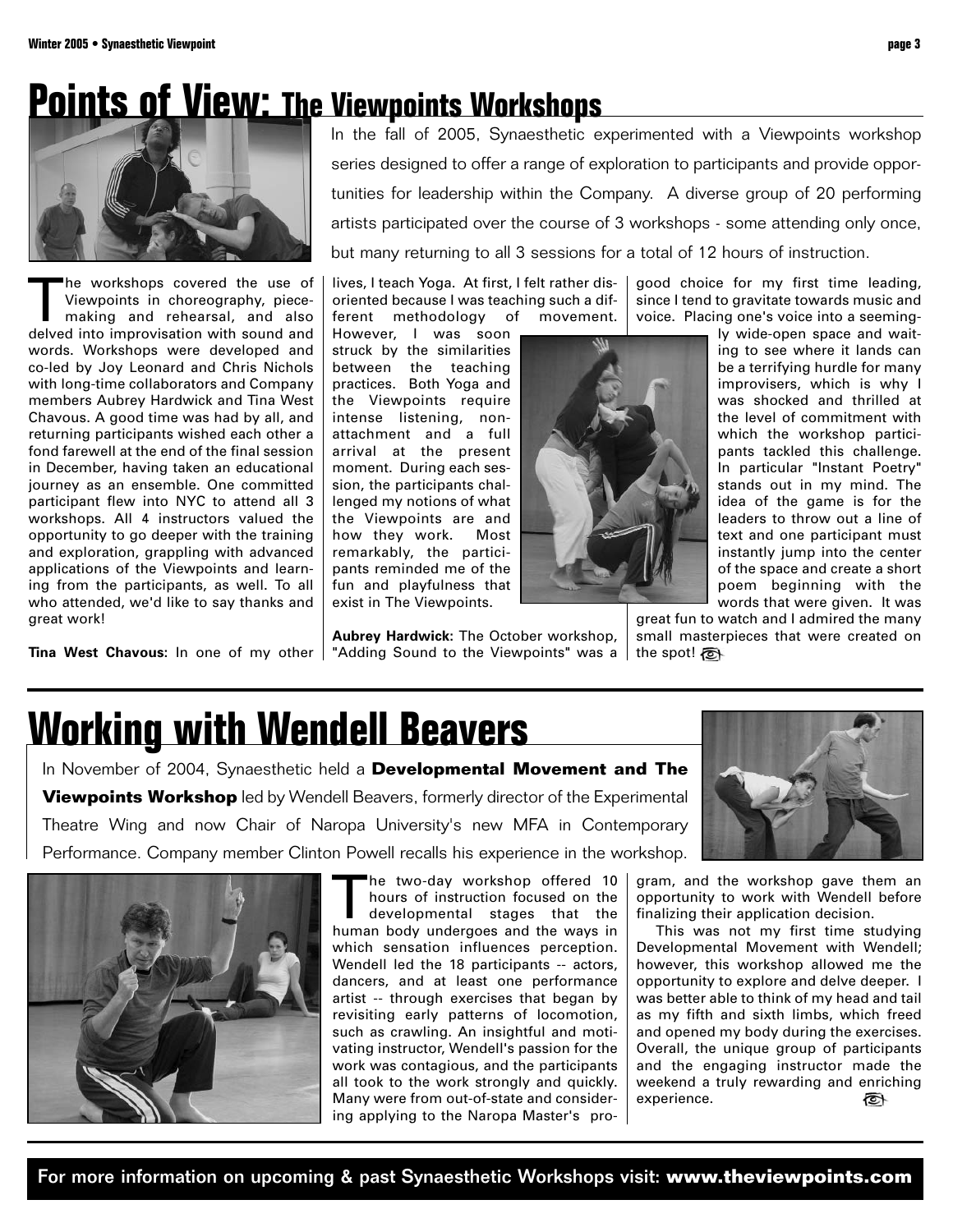# **Update from Board Chair Jessica Baker**

Winter of 2004-5 finds a flurry of<br>trail We are pleased to announce<br>a new workshop entitled activity here at Synaesthetic central! We are pleased to announce

a new workshop entitled **MUSIC OF THE VOICE: Song and Improvisation**. This new program, which rounds out our winter educational offerings, will be held on January 29-30, and offers a rare opportunity for professional actors, singers, and improvisers to study with the incomparable Jonathan Hart Makwaia. Described by the New York Times as possesing "a spectacular display of vocal timbres and techniques," he

has led workshops in over 20 countries | theater space - and we look forward to seeand returns to lead courses at the Roy Hart  $\mid$  ing all of you at the show.

Centre in France every summer. He has been on the faculty of New York University's Experimental Theatre Wing

since 1988, and we are thrilled to add Jonathan to Synaesthetic's roster of contributing master teachers.

As the winter workshop season moves to a close, Synaesthetic shifts into higher gear … show time is almost here! **The Trial of K** has been cast, a design team assembled, and we are heading full steam toward the opening of the show on March 30, 2005. We will be returning to present the show at The Culture Project @ 45 Bleecker, in the 45 Below

In other news, we have added another new Associate Company member to our ranks … Ms. Jo Winarski. Jo designed the set for our last production, ARCANA: Cycle of the Fool, as well as Synaesthetic's Tamatebako {the box} in '99, and she also collaborated on various pre-Synaesthetic shows. Having finally lured Jo into our ranks, our total company member count is now up to 15. Welcome, Jo!

As we enter the New Year, we say a hearty THANKS to all of our faithful patrons and friends for your continued support in 2004. We promise to keep working hard to provide you with challenging and thought-provoking theatre workshops, multimedia productions, and of course, informative and exciting newsletters. Happy New Year!

# **Seed Projects 2004, part 1**

Included here are 3 short blurbs about new and re-visited concepts for future productions. These 3 groups presented their concepts and images to the rest of the company at our November meeting, and lively discussions followed all of the presentations. Another 2 groups will present new concepts in January. Once again, the process of brainstorming, researching and developing these ideas has provided Company members with opportunities to collaborate in new configurations, and has produced exciting results. If only we could clone ourselves and work on them all at once …

## END OF THE WESTERN WORLD

Joy Leonard, Suchan Voodor



The vast expanses of the American West spawned an enduring mythic symbol -- the Cowboy. The image of the heroic Cowboy, riding out of the dust and blazing sun to set things right appeals to our

romantic self-image. In this figure we see an idealized American version of the Arthurian Knight, the questing hero. From Johnny Cash to George W. Bush, many have taken on this identity, usually with great pride. But the Cowboy has a negative connotation as well; he's a man destined for violence, who lives by the gun and brings an apocalypse with him. The Cowboy sacrifices his humanity and does the dirty work we want done, so that we can sleep in our civilized beds at night dreaming of peace.

### **TRIANGLE**

Chris Nichols, Tina West Chavous

"I would be a traitor to these poor burned bodies if I came here to talk good fellowship. We have tried you good people of the public and we have found you wanting."

- Rose Schneiderman,organizer for the ILGWU and the Women's Trade Union League (April 2, 1911)

On March 25, 1911, a fire broke out on the 9th floor of the Triangle Shirt Waist Factory. In less than 30 minutes the fire killed 146 workers, many of them young women, and six of whom were never identified. It was the most devastating labor tragedy to occur in the United States up to that time, and remained the most horrendous single loss of life at a New York City workplace until September 11, 2001. Synaesthetic's Triangle is an attempt at rehumanizing those six unidentified victims - exploring their possible histories and constructing piece-work identities. The burnt-out factory is the backdrop for this process of imagining and bringing together versions of their interrupted lives.

### WONDERLAND

David Crittenden, John DesRoches, Paul Hudson

What might have happened after Alice returned from the land Through the Looking Glass? We see Alice Liddle, the original model for Alice in Lewis Caroll's famous books, as she approaches the final stage in her life. Alice is homebound, living with her son and daughter-in-law and coping with the onset of senility or possible dementia. This return to "innocence" allows the Wonderland characters to reenter her life, and they begin to lure Alice towards a permanent stay in their world. Wonderland and the world of Alice's family

begin to overlap, with actors playing parallel roles in each world and the borders of reality blurring. Imagery from Dadaism, Surrealism, and Cubism provide inspiration for design in this fantasy where adventure comes looking for Alice.